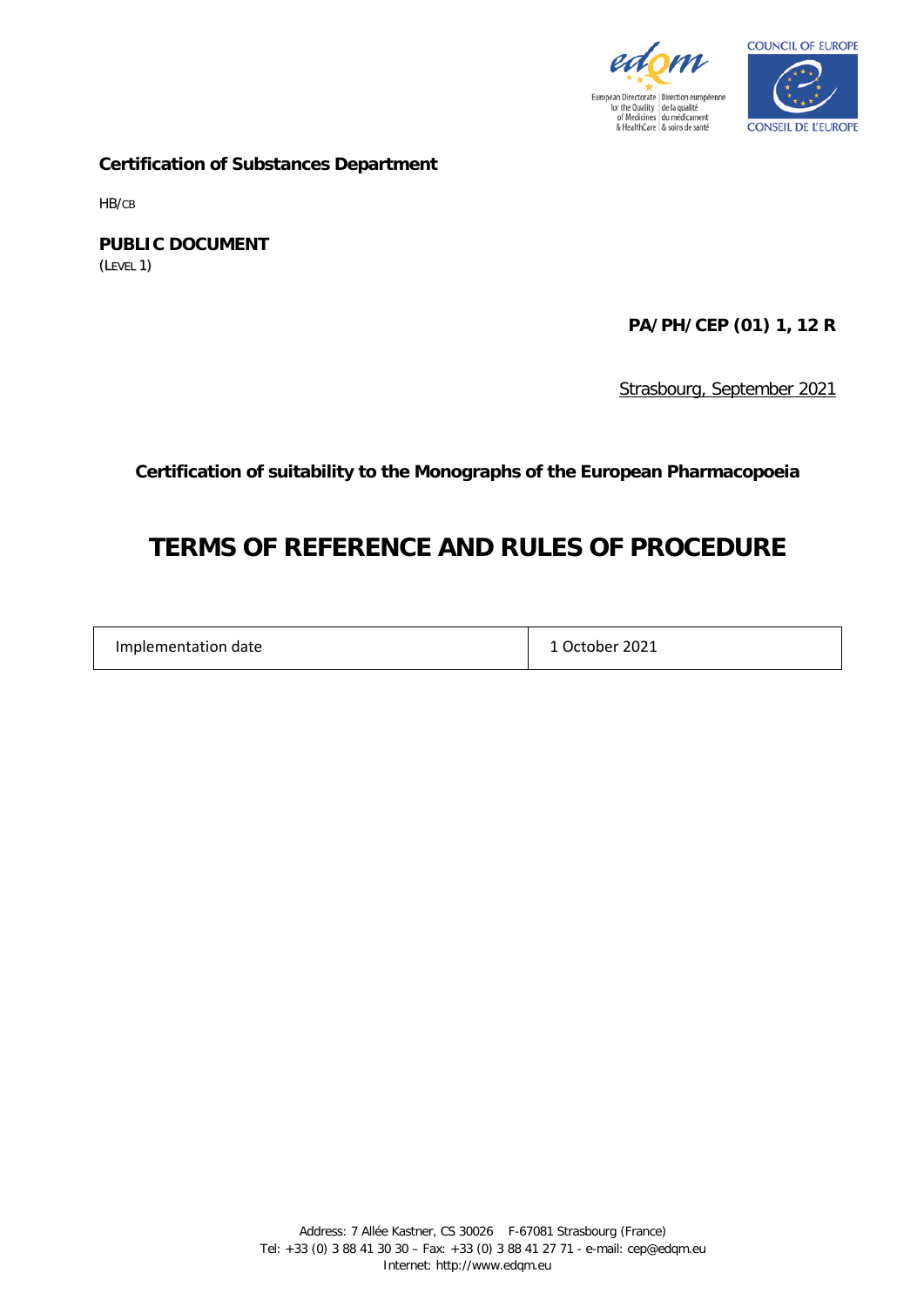# **Revision history of the document**

| Revision N° | Revision date | Reason                                                                                                                                       |
|-------------|---------------|----------------------------------------------------------------------------------------------------------------------------------------------|
| 12 R        | 2021          | Clarification of title. Update of IDB following changes to the<br>EDQM CEP Department structure, and clarifications on working<br>procedures |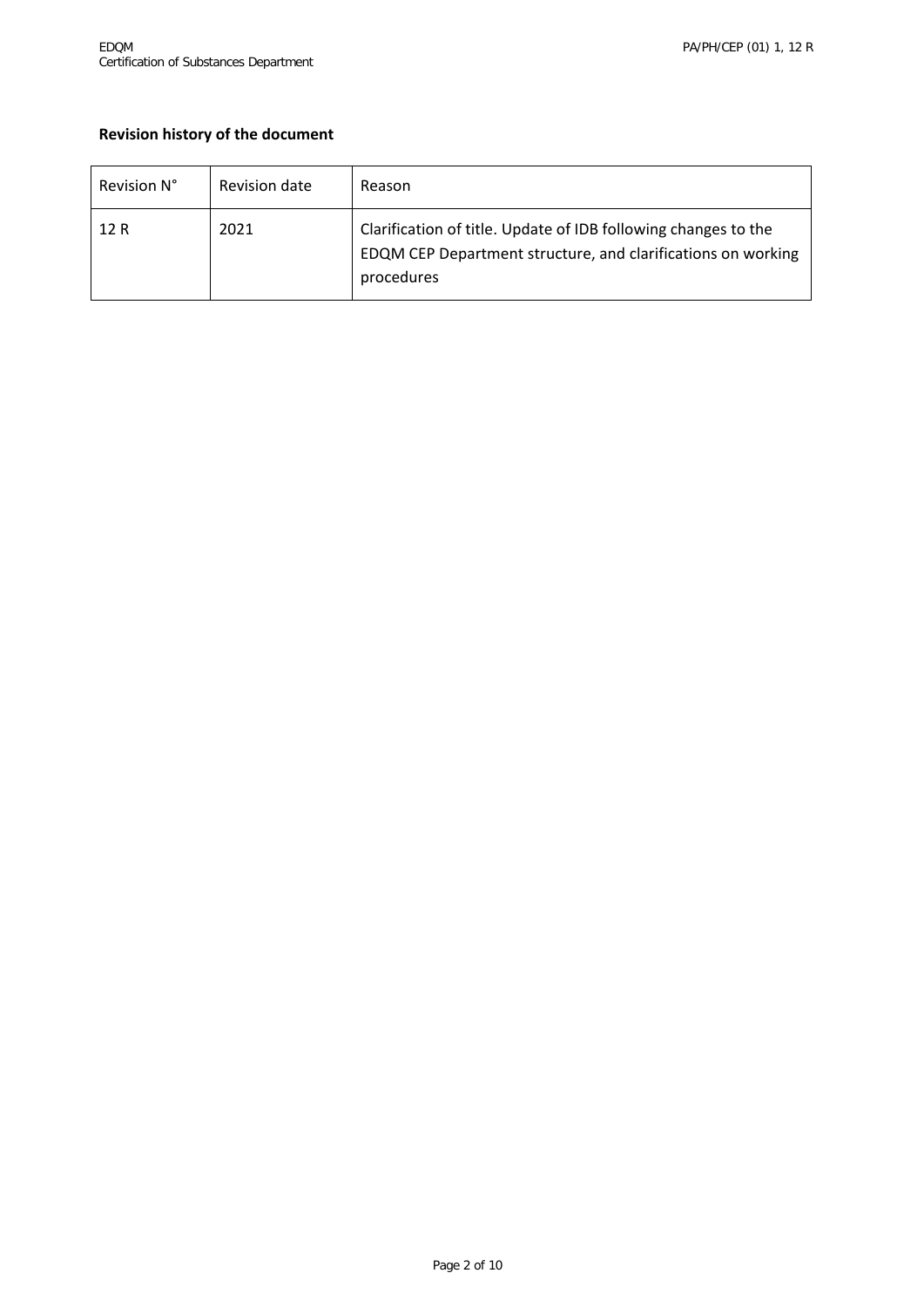# **1. INTRODUCTION**

The procedure for Certification of suitability to the monographs of the European Pharmacopoeia as defined in the Resolution AP-CSP (07) 1, is based on the participation of the following bodies and persons:

- Steering Committee (SC)
- Assessors
- Inspectors
- Technical Advisory Boards (TAB)
- Internal Discussion Board (IDB)
- Ad Hoc committee (AHC)
- Certification Department of the EDQM (DCEP).

# **2. THE PARTNERS IN THE PROCEDURE**

Independence and impartiality are fundamental principles imposed on any public authority or institute, or any persons working for those bodies with a public health duty. For persons who participate in the Certification Procedure, the same ethical principles and impartiality are essential elements of the quality, legitimacy and credibility of the system. This is also highlighted in Resolution AP-CSP (07) 1, which establishes in particular that assessors that examine applications for a certificate of suitability (CEP) are persons without direct or indirect interests that may compromise the protection of the confidential trade information they have access to. This applies equally to inspectors participating in the inspections of related manufacturing sites as well as to any person participating in the Certification Procedure.

# **2.1. The Steering Committee (SC)**

The SC establishes its own rules of procedure, as laid down below.

#### 2.1.1 Composition

The composition of the Steering Committee should reflect the authorities involved in the Certification procedure, such as European licensing authorities and inspectorates, and representatives of the member states of the Convention on the Elaboration of a European Pharmacopoeia. Members of the SC are:

- The Chair of the CHMP/CVMP Quality Working Party (QWP);
- The Chair of the CHMP Biologics Working Party (BWP);
- The Chair of the Herbal Medicinal Products Committee (HMPC);
- The Chair of the GMP/GDP Inspectors Working Group (GMDP IWG);
- A representative of a licensing authority from a country that is a member of the Convention on the Elaboration of a European Pharmacopoeia, but is not a member of the EU/EEA, and which actively participates in the Certification Procedure by sending assessors;
- A representative of an inspectorate from a country that is a member of the Convention on the Elaboration of a European Pharmacopoeia, but is not a member of the EU/EEA, and which actively participates in the EDQM inspection programme;
- The Chair of the European Pharmacopoeia Commission;
- The Chairs of the Technical Advisory Boards (TAB);
- A representative of the European Commission;
- A representative of the European Medicines Agency (EMA);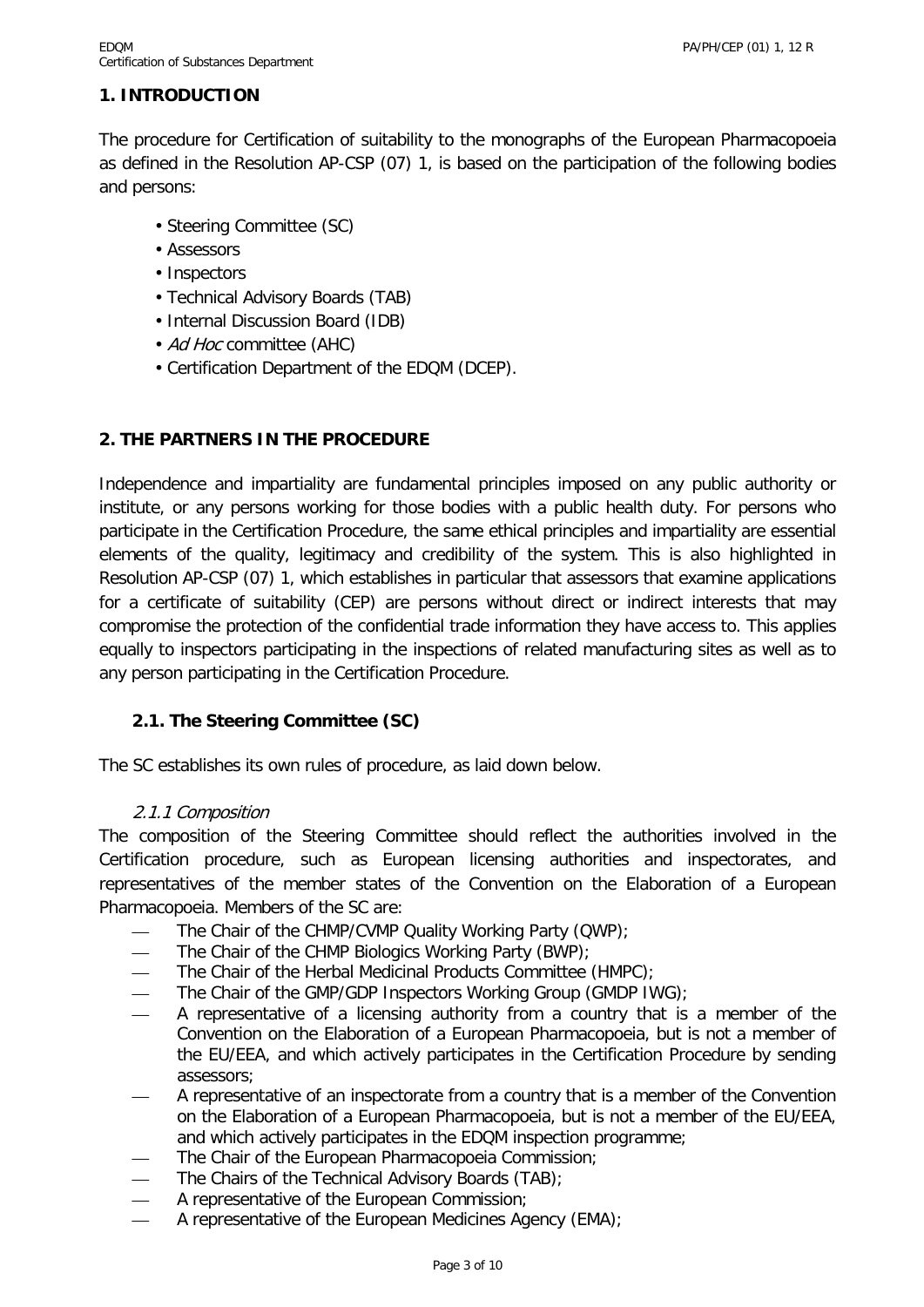- The Director of the European Directorate for the Quality of Medicines & HealthCare (EDQM);
- Expert(s) from relevant authorities or other independent experts who can be co-opted by the SC, as necessary. Their number in the SC should not exceed 50% of the total number of members.

With the exception of co-opted members, the members of this committee may appoint an alternate representing the same group/organisation to replace them in exceptional cases when they cannot attend a meeting.

The SC can accept the presence of representatives of a country/organisation as observers in the context of facilitating/developing recognition of the CEP procedure. The extent of this participation is defined by the SC on a case-by-case basis and as indicated in the document Criteria for observership.

# 2.1.2 Nomination and appointment

Except co-opted experts and representatives of non-EU countries, SC members are not appointed, but are considered constitutive members by their status and title. As for any participant in the Certification procedure, members and co-opted experts must declare their acceptance of the Code of Practice for the Certification Procedure.

The mandate of appointed members of this Committee (co-opted experts and representatives of non-EU countries) is for 3 years, renewable once. Representation of the non-EU/EEA countries should preferably be on a rotational basis. Appointments should be made by consensus. If no consensus can be reached, a secret ballot is held where a simple majority of the members present in a meeting decides the outcome.

The SC appoints a Chair for three years, renewable once, amongst its members. The appointment should preferably be made by consensus. If no consensus can be reached, a secret ballot is held where a simple majority of the members present in a meeting decides the outcome. In the absence of the Chair for a meeting, the SC shall elect an acting Chair from amongst the members present.

# 2.1.3 Decisions

Quorum: The deliberations/decisions of the SC shall be valid only if at least a simple majority (half of the members plus 1) participate in a meeting (including via tele/videoconference).

The decisions of the SC should preferably be made by consensus. If no consensus can be reached, a vote takes place and the simple majority (half of the members plus 1 from those who participate in the meeting) decides the outcome.

Decisions may be taken in writing, and the same rules apply.

# 2.1.4 Role

This Committee is in charge of:

- Monitoring the procedure:
- Giving appropriate advice on all regulatory or administrative problems associated with the implementation of the procedure;
- Ensuring that the needs of the licensing and supervisory authorities, the European Pharmacopoeia Commission and the applicants are satisfied and making proposals for the adaptation or updating of current regulations, guidelines, monographs or chapters, as necessary;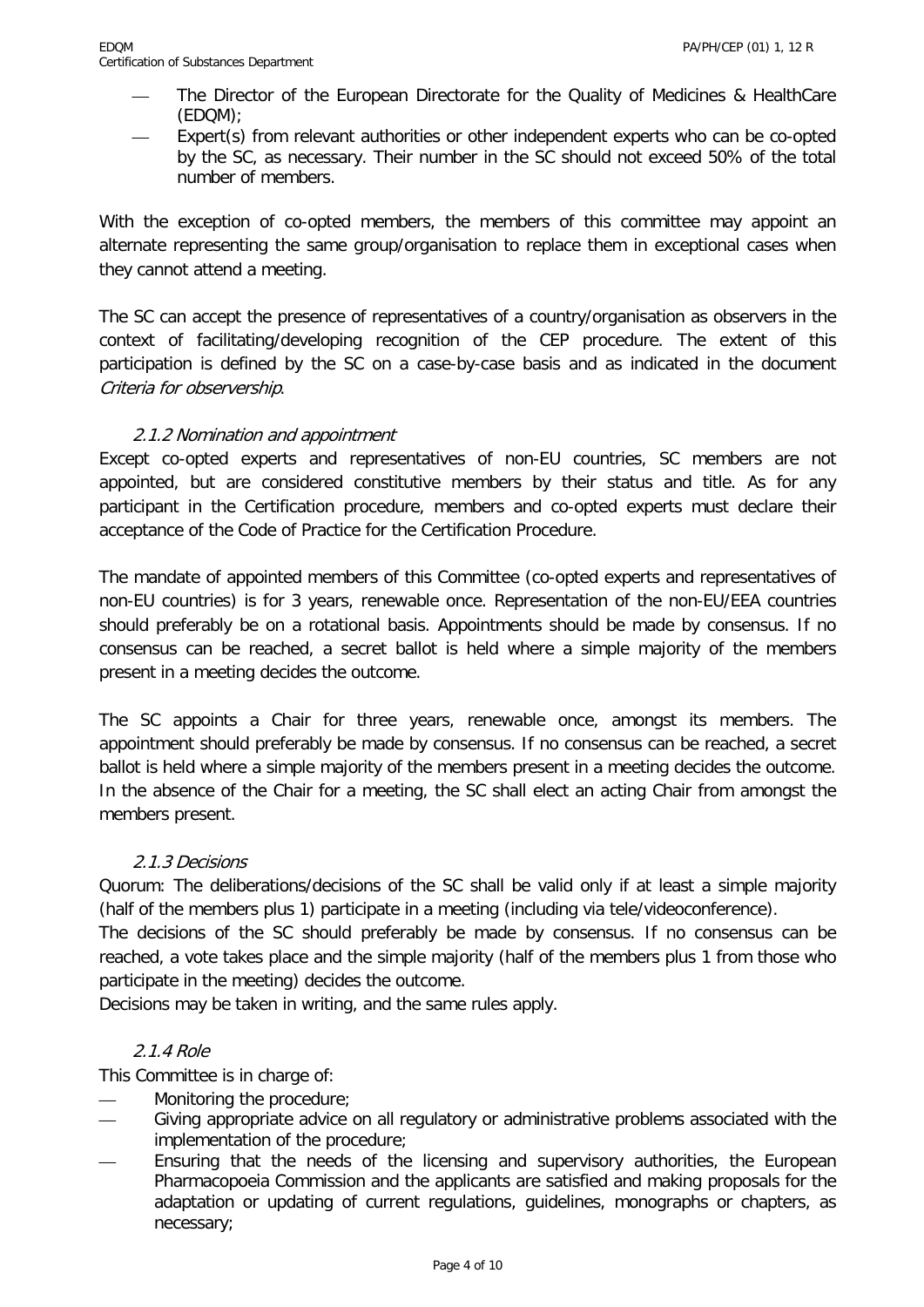Appointing assessors;

- Deciding on the composition of the TABs and appointing its members and chairs;
- Informing the European Pharmacopoeia Commission, the relevant EMA Working Parties/Groups and the relevant licensing or supervisory authorities of any relevant issues; Advising the EDQM as required;
- Adopting the quidelines/policy documents within the Certification procedure;
- Adopting the annual EDQM inspection programme.

Any document sent on behalf of the SC is signed by the SC chair (or any person designated by the SC chair).

# **2.2 The assessors**

# 2.2.1 Definition

Assessors are scientists with professional experience in the assessment of marketing authorisation or CEP applications, who work for or advise competent authorities responsible for the evaluation of marketing authorisation applications, or are scientific officers from the EDQM DCEP. They have appropriate qualifications for the evaluation of dossiers in one of the fields covered by the Certification Procedure. These qualifications are evaluated based on objective criteria.

# 2.2.2 Appointment

The appointment and re-appointment of assessors is under the responsibility of the Steering Committee and is delegated to the EDQM, except in some cases where the SC itself decides on the request (the criteria are described in a separate document, Criteria for appointment of assessors by the SC).

Assessors are formally proposed by the relevant authorities and are appointed for a period of three years, which is renewable every 3 years (for an unlimited number of terms). A curriculum vitae provided to the EDQM must highlight their experience in the field of the evaluation of dossiers. Their impartiality and any conflicts of interest must be declared using the declaration of acceptance of the Code of Practice for the Certification Procedure.

The list of assessors is regularly up-dated and published by the EDQM.

The mandate of each assessor expires at the end of their period of appointment, unless a renewal is requested by their respective nominating authority<sup>[1](#page-4-0)</sup>, and re-appointment is decided. Where an assessor has not participated in any assessment session for more than 2 years without justification (e.g. illness, leave, etc.) he/she will not be eligible for renewal for the next term.

Scientific officers of the DCEP are formally proposed by the EDQM and are appointed by the SC for an unlimited period, as long as they are DCEP staff and meet the criteria to be an assessor.

# 2.2.3 Role

 $\overline{\phantom{a}}$ 

The assessors perform the scientific assessment of applications submitted by manufacturers and produce an evaluation report, as described in the Resolution AP-CSP (07) 1 and in the guidelines for evaluation reports for the Certification procedure.

<span id="page-4-0"></span> $1$  The authorities are asked by the EDQM DCEP to send a request for renewal sufficiently early before the end of the period of appointment.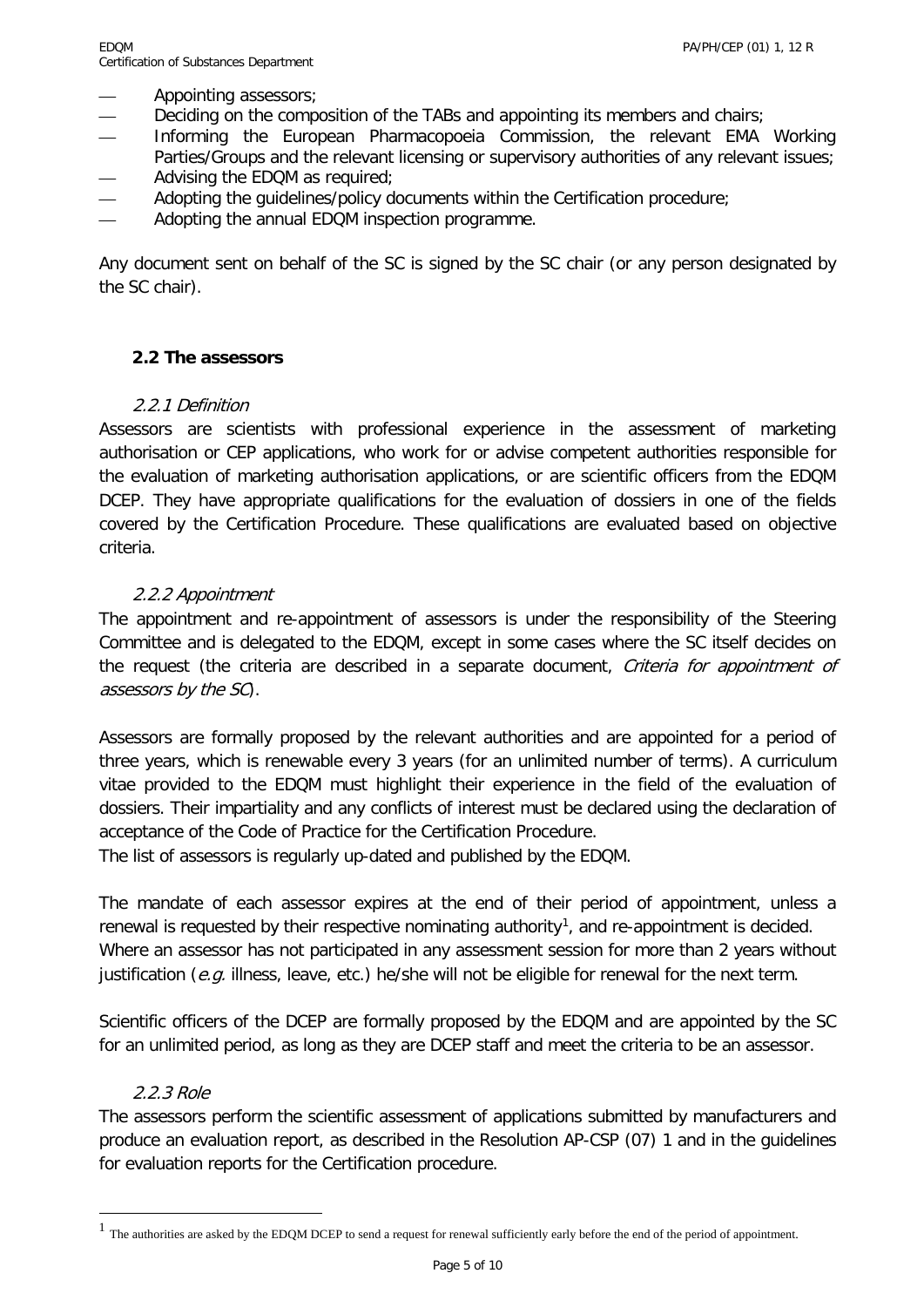# **2.3 Inspectors**

#### 2.3.1. Definition

Inspectors taking part in the Certification procedure are:

- officials appointed by the competent supervisory authority of their respective country: member states within the EU/EEA or countries that have a mutual recognition agreement (MRA) with the EU in the GMP sector to carry out inspections according to Article 111.1 of Directive 2001/83/EC as amended.
- DCEP staff, with the qualifications specified above at the time of their recruitment.

#### 2.3.2 Inclusion in the EDQM inspection programme

Inspectors are nominated by their competent supervisory authority/organisation and take part in the EDQM inspection programme for a period of three years, which is renewable every 3 years (for an unlimited number of terms). The nomination is supported by information on the official status of the candidate person. A curriculum vitae provided to the EDQM shall highlight their experience. Their impartiality and any conflicts of interest must be declared using the declaration of acceptance of the Code of Practice for the Certification Procedure. The documents supporting the nomination are reviewed by the EDQM.

#### 2.3.3 Role

The inspectors take part in the annual EDQM inspection programme adopted by the SC. They inspect the sites referred to in CEP applications or granted CEPs, write inspection reports and contribute to any necessary follow-up actions. This includes:

- the recording of planned inspections in the EUDRA GMDP planning module (inspectors nominated by the competent supervisory authorities of EU/EEA member states)
- the issuance of GMP certificates or of statement of non-compliance in the EUDRA GMDP database (inspectors nominated by the competent supervisory authorities of EU/EEA member states).

# **2.4 The Technical Advisory Boards (TAB)**

#### 2.4.1 Definition

A TAB is established in each scientific/technical field of the Certification Procedure where a need is identified. The Board can be created, as necessary, upon approval by the SC.

# 2.4.2 Composition

The TABs are composed of members from the list of appointed assessors and from the EDQM DCEP (preferably an assessor). They deal with technical issues related to the Certification procedure.

The TABs comprise three to ten members from different countries/agencies/organisations (including up to 1 DCEP member). Members are formally proposed by their relevant authorities (or by EDQM for the EDQM representative) and are appointed by the SC for a period of 3 years, renewable once. The Chair is elected by the SC for a period of three years, renewable once. As an exception, for the TSE and Herbal TABs, the SC may decide to renew and/or extend the mandates of the members and the chair.

In case of absence from all meetings and evaluation sessions for more than one year without proper justification (e.g. illness, temporary leave, etc.) a TAB member will not be eligible for renewal for the next term. Any exception to this rule shall be submitted to the SC for approval.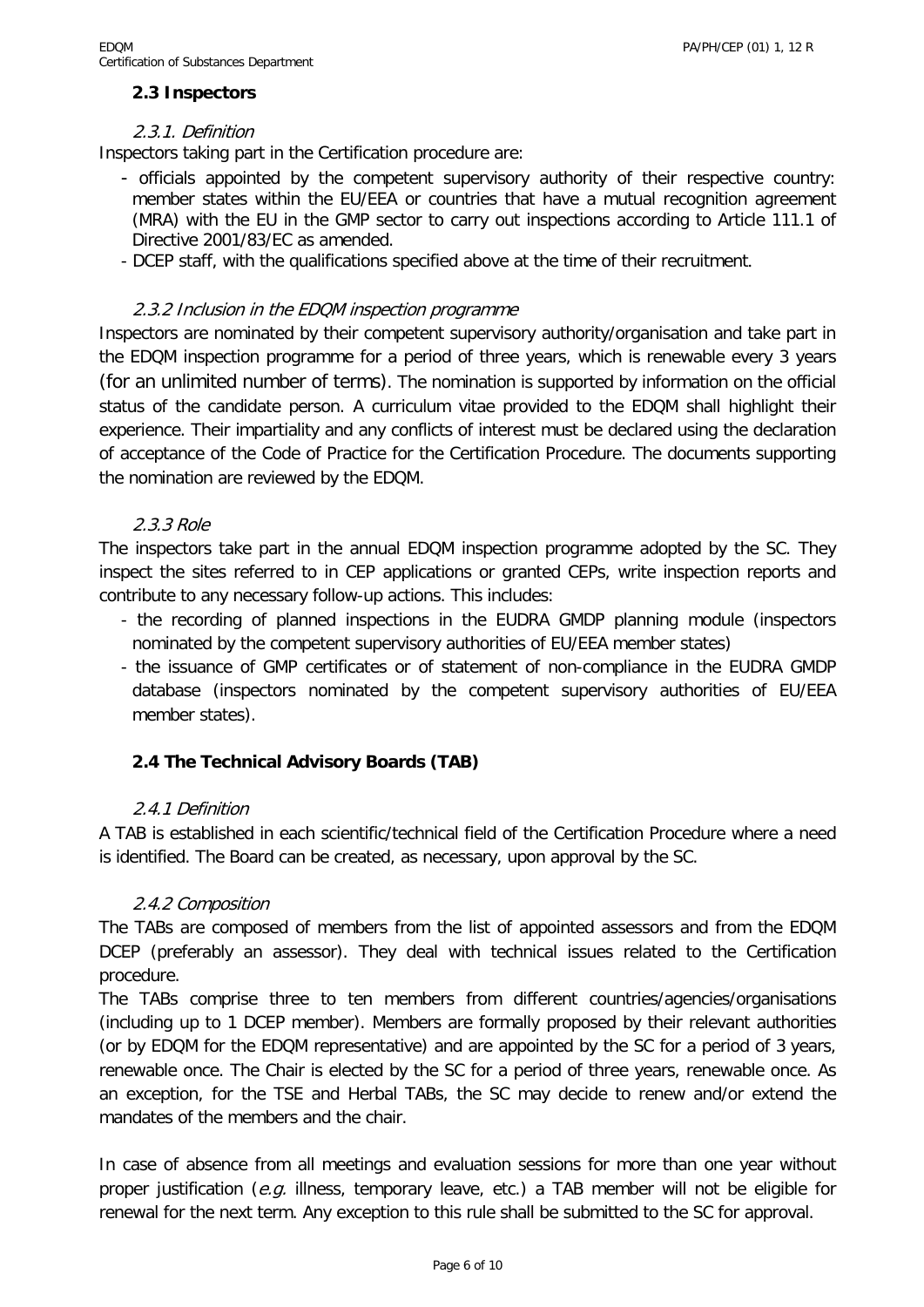In the absence of the Chair for a meeting, the TAB shall elect an acting Chair from among the members present.

Inspectors, observers or experts may be invited to participate in part(s) of a TAB meeting to discuss specific items.

# 2.4.3 Role

The tasks for each relevant TAB include the following:

- to assist assessors and the DCEP in decisions on technical matters and in case of doubt or disagreement between assessors. Whenever possible, each relevant TAB should ensure consensus in the outcome of discussions with assessors and the DCEP. However, if this is not possible, the final decision is the sole responsibility of the relevant TAB. Such decisions and their justification must be recorded in writing.

- The TAB is consulted at the request of the DCEP and/or the assessors and elaborates technical documents (policies, guidelines), amendments or updates relevant for the assessors participating in the Certification procedure, to be submitted for adoption by the SC.

- If the DCEP and/or the TAB in their respective areas of work become aware of problems within the Certification Procedure that are not addressed in Resolution AP-CSP (07) 1 or the guidelines for evaluation, they shall prepare a proposal and seek further advice from the SC and, if relevant, the concerned working group/party at the EMA, licensing and/or pharmacopoeial authorities.

# 2.4.4 Decisions

Quorum: The deliberations/decisions of the TAB shall be valid only if at least a simple majority (half of the members plus 1) participate in a meeting (including via tele/videoconference).

Decisions of the TAB should preferably be made by consensus. If no consensus can be reached, a vote takes place and a simple majority (half of the members plus 1 from those who participate in a meeting) decides the outcome.

Decisions may be taken in writing, and the same rules apply.

# **2.5. The Internal Discussion Board (IDB)**

# 2.5.1 Composition

The Internal Discussion Board is a board composed of DCEP staff as follows:the Head of the DCEP (or a staff member representing him/her), one member representing the EDQM evaluation teams, one member representing the EDQM inspection team a , and the staff member in charge of the liaison between evaluation and inspection teams within the DCEP.

The DCEP staff members involved in the relevant CEP applications or in the relevant EDQM inspections are invited to the meetings of the IDB and present the case(s) to be treated. If necessary, other DCEP staff members may be invited.

# 2.5.2 Role

The IDB:

— ensures that inspections carried out in the frame of the Certification procedure are performed according to established procedures and that outcomes are harmonised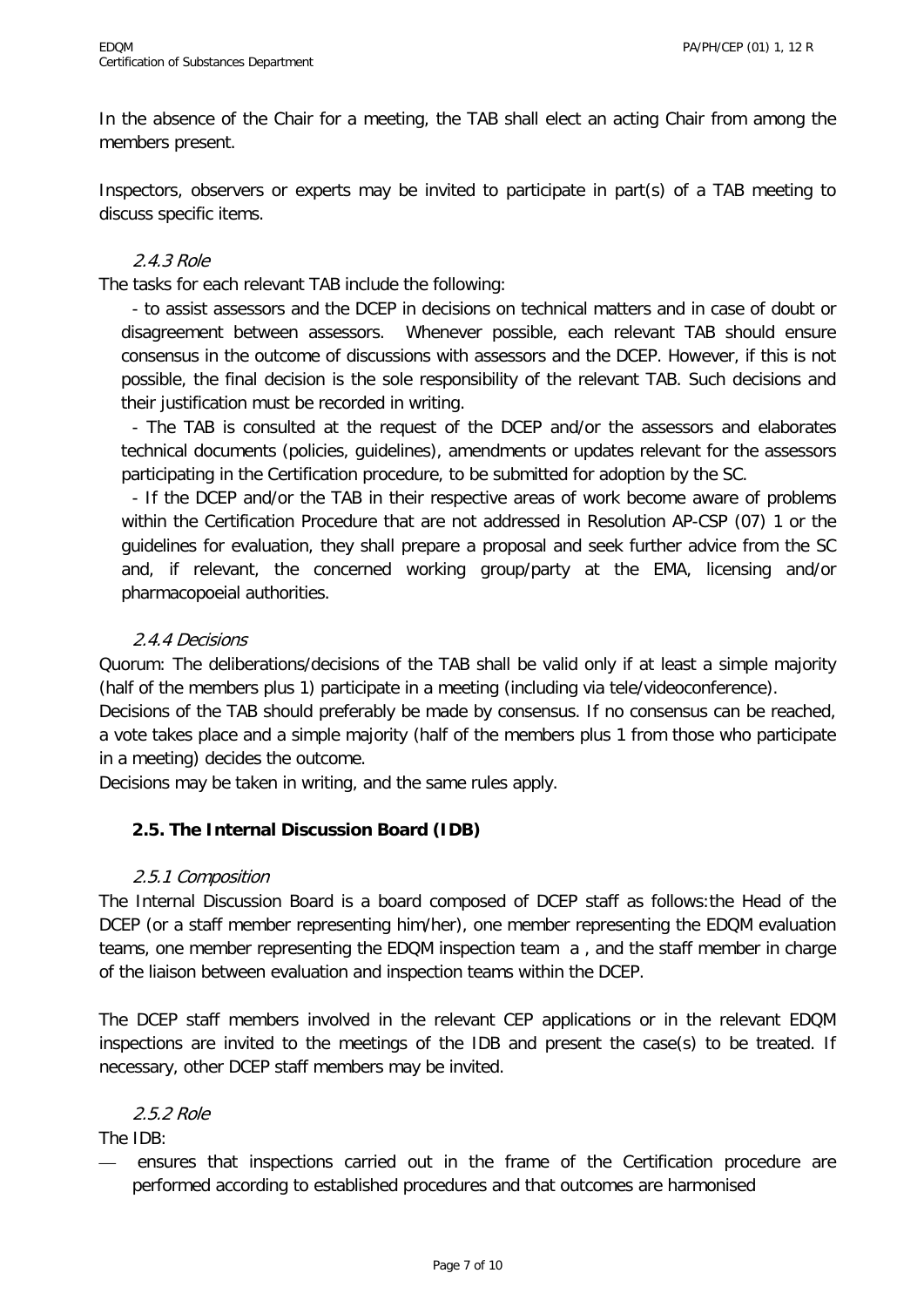- Ensures that CEP holders maintain their applications according to established procedures and handles exceptions (e.g. administrative decisions, in case production of a substance is stopped for a defined period, etc.)
- Makes proposals to the Ad Hoc Committee on actions to be taken regarding granted CEPs or on CEP applications in the framework of the Certification Procedure,  $e.g.$  in the case of inspections having a negative outcome or when CEP applications are not in compliance with the requirements of the procedure (e.g. quality issues, impurities above acceptable limits, failure to update an application when a monograph is revised, etc).

In case of absence of a member of the IDB in a meeting, delegation takes place according to internal DCEP procedures.

# **2.6. The** Ad Hoc **Committee**

# 2.6.1 Composition

The Ad Hoc Committee is composed of:

- the Director of the EDQM,
- the Head of the DCEP,
- at least one assessor from a competent licensing authority who takes part in the Certification Procedure (volunteer selected amongst the panel of assessors),
- at least one inspector from a competent supervisory authority who takes part in EDQM inspections (volunteer selected amongst the panel of inspectors).

The DCEP staff members involved in the relevant CEP applications or in the relevant inspections are invited to the meetings of the Ad Hoc Committee and present the case(s) to be treated. If necessary, other assessors or inspectors involved in a specific item may be invited.

# 2.6.2 Inclusion in the Ad Hoc Committee

Ad Hoc Committee members are taken from the lists of assessors and inspectors taking part in the Certification procedure. Calls for candidates are made by the DCEP when needed and volunteers are included in the Ad Hoc Committee for a period of three years, which is renewable (for an unlimited number of terms).

# 2.6.3 Role

The Ad Hoc Committee decides on actions to be taken regarding granted CEPs or on CEP applications, and on the information to be circulated to the relevant authorities, in the framework of the Certification Procedure, including the EDQM inspection programme.

In addition, when an applicant has requested a review of such a decision (hearing), according to Resolution AP-CSP (07) 1, the Ad Hoc Committee takes the final decision after examination of the request and its justification.

# **2.7 The EDQM Certification Department (DCEP)**

# 2.7.1 Definition

The support for the Certification Procedure is provided by the DCEP.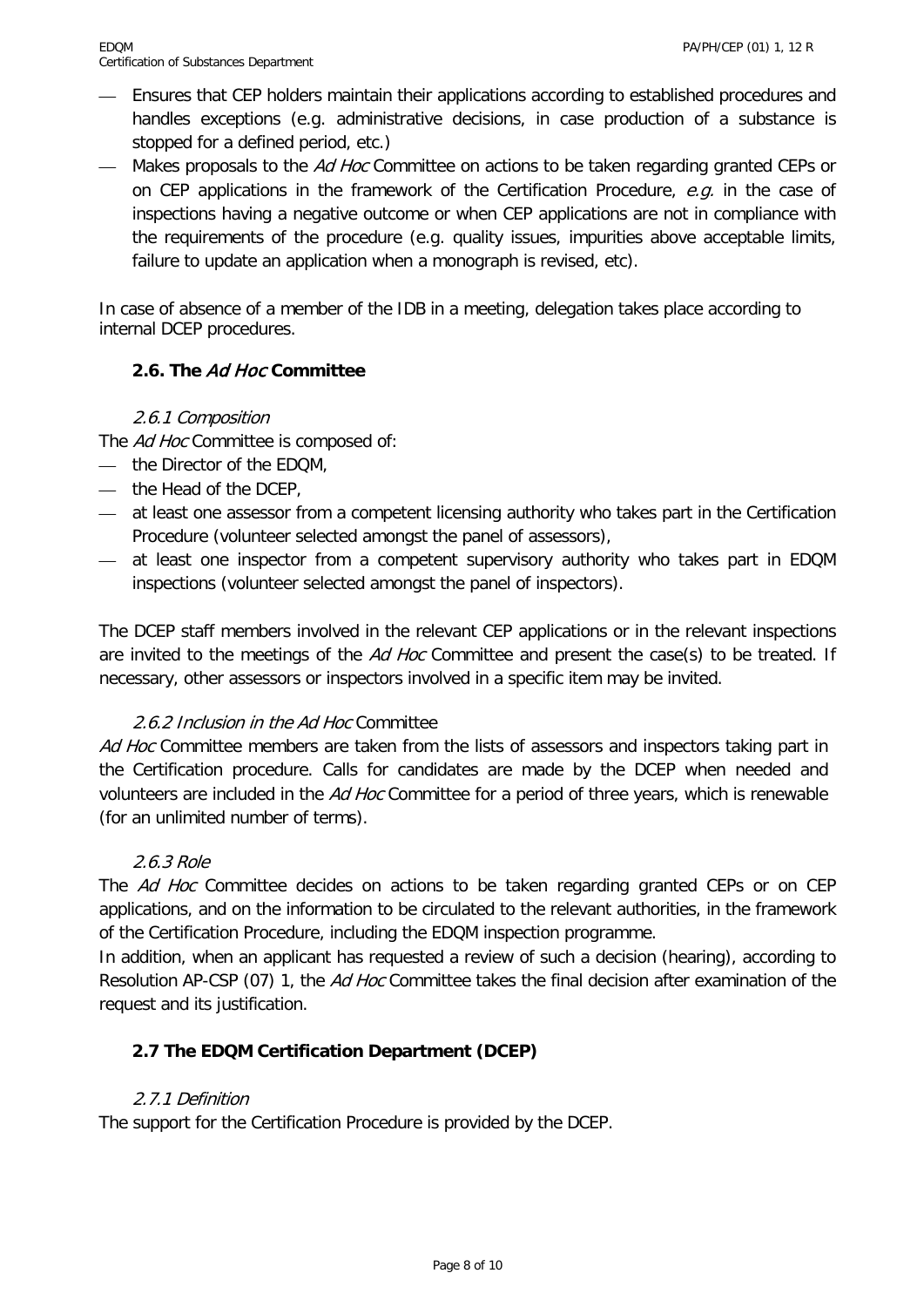# 2.7.2 Role

The DCEP:

- is in charge of administration, co-ordination and execution of the Certification Procedure including:
	- handling and follow-up of dossiers;
	- notifying the applicants of the conclusions of the assessment;
	- granting CEPs;

• ensuring consistency of the assessment reports for similar products and adherence to the policies of the Certification Procedure;

• assisting the assessors in their evaluation;

• participating in the assessment of dossiers in collaboration with the relevant assessors;

• establishing the inspection programme in collaboration with the relevant competent supervisory authorities;

• organising and participating in inspections according to the approved programme

- issuing attestations of inspection
- informing authorities of decisions taken by the Ad Hoc committee, in particular in case of actions taken on CEPs or CEP dossiers.
- shall liaise with the relevant national authorities (licencing authorities and inspectorates) and, where applicable, with European institutions (including the relevant EMA Working Parties and Working Groups) and international organisations and with marketing authorisation holders (MAH), manufacturers and industry associations in general within the framework of the activities related to the Certification Procedure.
- shall prepare and, when necessary, propose amendments to existing documents or create new documents in relation to the Certification Procedure that shall be submitted to the SC, with the prior approval of the relevant TAB when necessary (technical documents).
- shall inform the European Pharmacopoeia Department (EPD) at EDQM of any need for revision of the Ph. Eur. monographs.
- shall forward any proposal of the SC concerning amendments of regulations, notes for quidance, etc. to the appropriate bodies.
- shall organise with the Public Relations Division & Documentation of the EDQM any specific meetings or scientific symposia, in particular to promote and explain the Certification Procedure.

When relevant, the DCEP is assisted by other EDQM services for the specific analysis of samples or advice on the status and content of monographs.